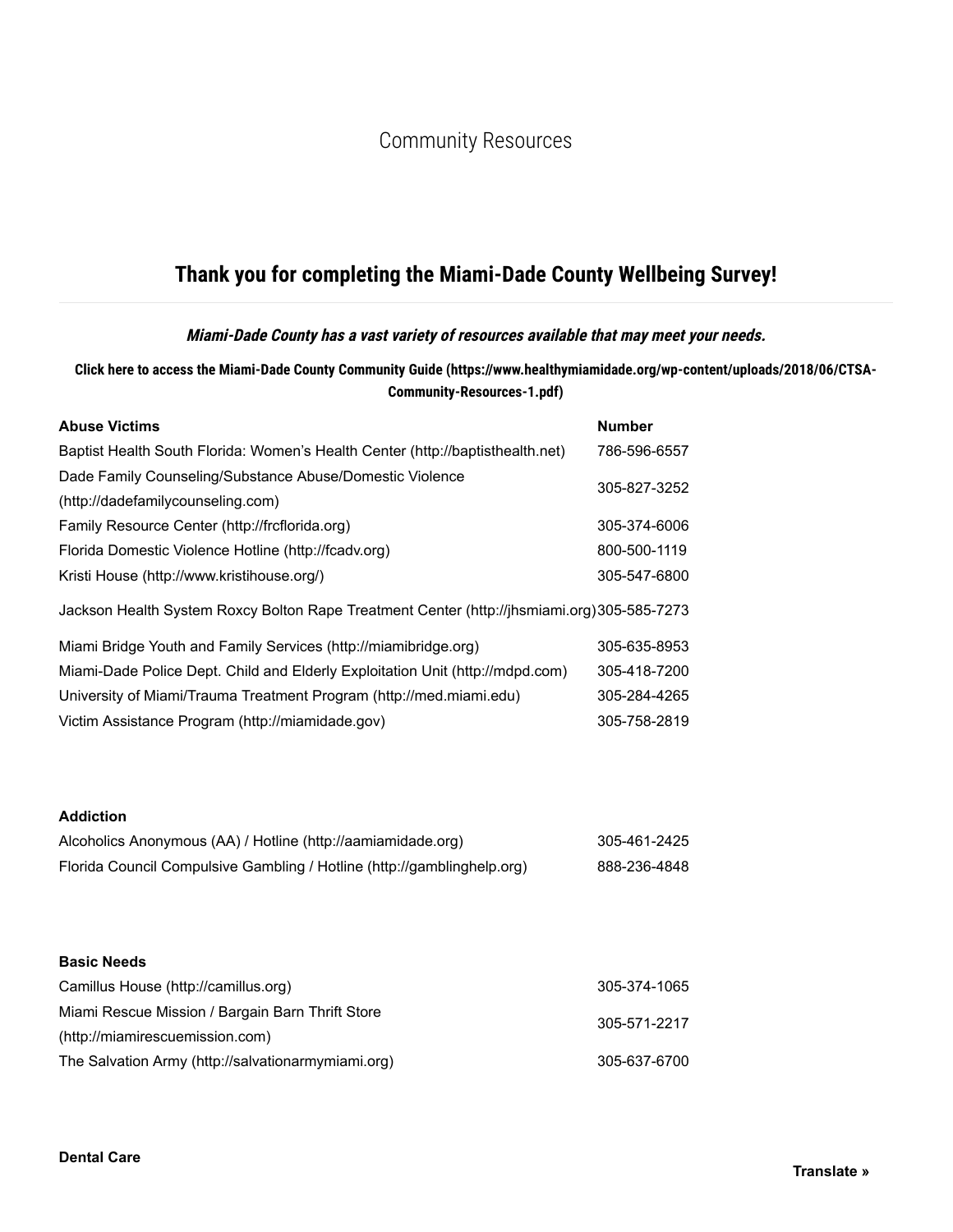| Doris Ison Community Health Center (http://chisouthfl.org)        | 305-253-5100              |
|-------------------------------------------------------------------|---------------------------|
| Jackson Health System / Public Health Trust (http://jhsmiami.org) | 305-585-1111 (Downtown)   |
|                                                                   | 786-466-1500 (North Dade) |
| Jefferson Reaves Health Center (http://jhsmiami.org)              | 786-466-4100              |
| Luther King Jr. Clinica Campesina (http://chisouthfl.org)         | 305-248-4334              |

#### **Disability Services**

| Advocacy Center for Persons with Disabilities Information and Referral Unit       |              |
|-----------------------------------------------------------------------------------|--------------|
| (http://disabilityrightsflorida.org)                                              | 800-342-0823 |
| American Council of the Blind / Information Line (http://acb.org)                 | 800-424-8666 |
| Children's Home Society of Florida Developmental Services (http://chsfl.org)      | 305-254-9759 |
| Children and Adults with Attention Deficit Disorder (http://chadd.org)            | 800-233-4050 |
| Eye Care America (http://eyecareamerica.org)                                      | 800-222-3937 |
| Florida Alliance for Assistive Services and Technology (FAAST) (http://faast.org) | 888-788-9216 |
| Florida Department of Children and Families Home Care for Disabled Adults         | 305-377-5377 |
| (http://myflfamilies.com)                                                         |              |
| Florida School for the Deaf and the Blind Residential and Day Program             | 800-344-3732 |
| (htp://fsdb.k12.fl.us)                                                            |              |
| Hearing and Speech Center of Florida -                                            |              |
| Speech/Language/Audiology/Occupational Therapy                                    | 305-271-7343 |
| (http://hearingandspeechcenter.org)                                               |              |
| Miami Lighthouse for the Blind Vocational Training (http://miamilighthouse.com)   | 305-856-2288 |
| Parent to Parent of Miami Children with Special Needs (http://ptopmiami.org)      | 305-271-9797 |

#### **Disaster Relief**

| American Red Cross / South Florida (http://redcross.org/fl/miami) | 305-644-1200 |
|-------------------------------------------------------------------|--------------|
| Disaster Outreach (http://disasterassistance.gov)                 | 800-462-9029 |
| Hurricane Helpline (http://myfloridacfo.com)                      | 877-693-5236 |
| Miami-Dade Office of Emergency Management (http://miamidade.gov)  | 305-468-5400 |

#### **Emergency Aid**

| Catholic Charities Emergency Services (http://ccadm.org)                                        | 866-758-0025 |
|-------------------------------------------------------------------------------------------------|--------------|
| Coalition of Florida Farmers Organization (COFFO) (http://coffo.org)                            | 305-246-0357 |
| Jewish Community Services of South Florida Financial Assistance (http://jcsfl.org) 305-899-1587 |              |

#### **Emergency Shelter**

Camillus House (http://camillus.org) (Men only) 305-374-1065 Housing Opportunities for People with AIDS (rtazoe@miamigov.com) (HOPWA) 305-416-1984 **Translate »**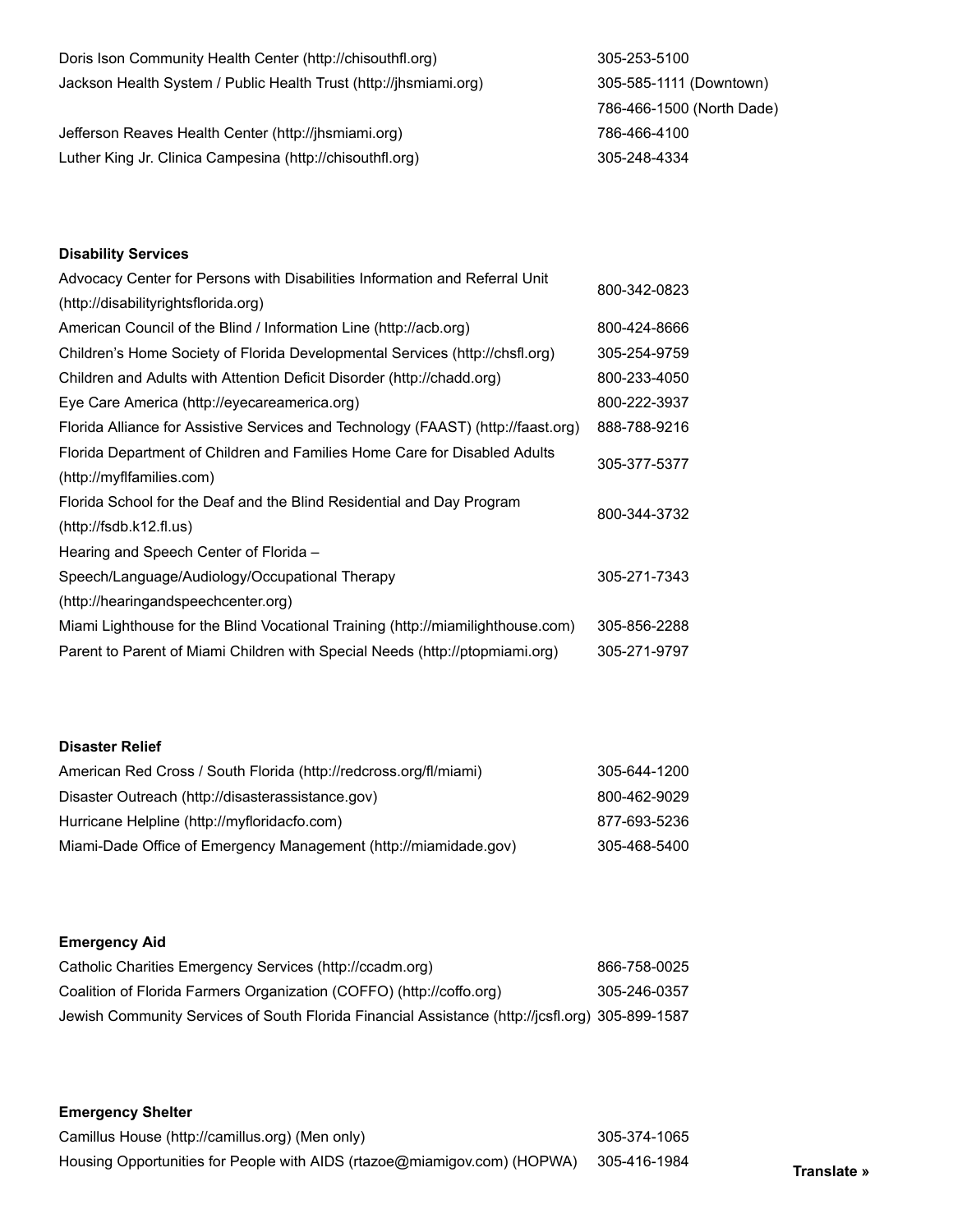| Miami Bridge Youth and Family Services (Children) Youth Shelter | 305-635-8953 (Central)        |
|-----------------------------------------------------------------|-------------------------------|
| (http://miamibridge.org)                                        |                               |
|                                                                 | 305-246-8956 (South Dade)     |
| Miami Rescue Mission Center (http://miamirescuemission.com)     | 305-571-2211 (Men)            |
|                                                                 | 305-571-2250 (Women/Children) |
|                                                                 |                               |
|                                                                 |                               |

### **Employment**

| Center for Independent Living of South Florida (http://soflacil.org) | 305-751-8025 |
|----------------------------------------------------------------------|--------------|
| Epilepsy Foundation of Florida Employment Services (http://efof.org) | 305-670-4949 |

### **Eye Care**

| Bascom Palmer Eye Institute (http://bascompalmer.org)         | 305-326-6000 |
|---------------------------------------------------------------|--------------|
| Economic Opportunity Family Health Center Jessie Trice Center | 305-637-6400 |
| (http://dadehealth.org)                                       |              |
| Miami Dade College / Vision Care Clinic (http://mdc.edu)      | 305-237-4127 |

### **Family Health**

| 180 Health Partners (http://www.180healthpartners.com)                   | 888-339-9404 |
|--------------------------------------------------------------------------|--------------|
| Healthy Start (https://www.hscmd.org/)                                   | 305-541-0210 |
| Miami-Dade Family Planning Services (http://miamidade.floridahealth.gov) | 786-336-1437 |
| West Perrine Prenatal Care Clinic (http://miamidade.floridahealth.gov)   | 786-732-8883 |
| WIC Program (http://miamidade.floridahealth.gov)                         | 786-336-1300 |

#### **Financial Aid**

| Equifax Consumer Credit Reports (http://equifax.com)                   | 800-685-1111 |
|------------------------------------------------------------------------|--------------|
| Experian Credit Bureau (http://experian.com)                           | 888-397-3742 |
| Florida Power and Light (FPL) Assistance and Referral (http://fpl.com) | 305-442-8770 |

#### **Food**

| Access Florida / Southern Region Central (http://myflfamilies.com)      | 305-377-5055 |
|-------------------------------------------------------------------------|--------------|
| Economic Opportunities Family Health Center (http://jtchc.org)          | 305-637-6400 |
| Farm Share Food Program (http://farmshare.org)                          | 305-246-3276 |
| Feeding South Florida (http://feedingsouthflorida.org)                  | 954-518-1818 |
| First Assembly of God / Food Pantry                                     | 305-248-0794 |
| Food and Emergency Housing (http://leagueagainstaids.com)               | 305-576-1000 |
| Pass It On Ministries / Emergency Food Program (http://passitonmin.com) | 305-681-1594 |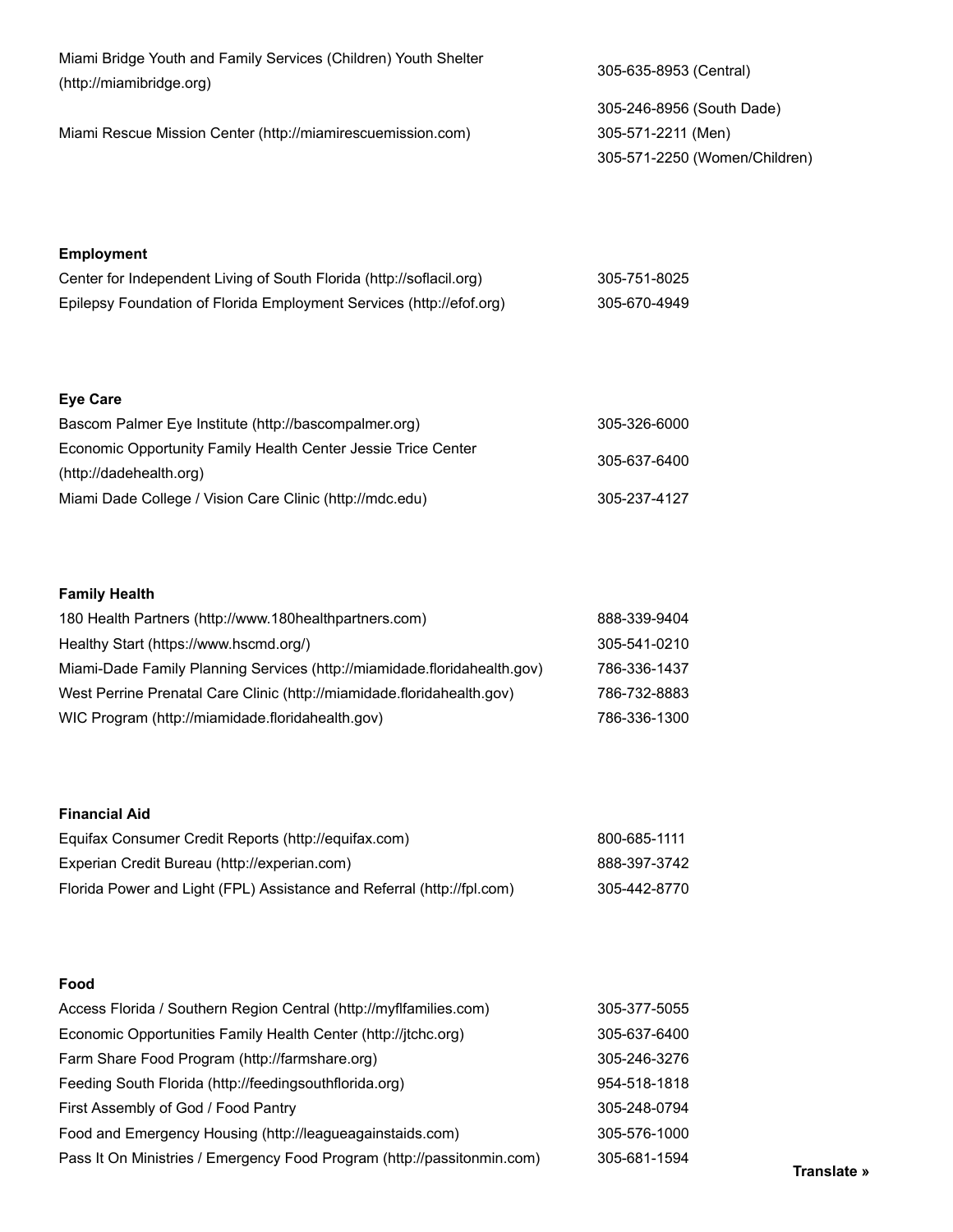#### **Health Care**

| AIDS Treatment Hotline / Project Information (http://projectinform.org)            | 800-822-7422           |
|------------------------------------------------------------------------------------|------------------------|
| ASHA Herpes Resource Center (http://ashastd.org)                                   | 800-227-8922           |
| Center for Haitian Studies / HIV AIDS Program (http://centerforhaitianstudies.org) | 305-757-9555           |
| Citrus Health Network, Inc. (http://citrushealth.com)                              | 305-424-3120           |
| Community Health of South Florida (http://chisouthfl.org)                          | 305-252-4840           |
|                                                                                    | 800-352-2437           |
| FLA AIDS Hotline (http://www.floridahealth.gov/diseases-and-conditions/aids/)      | 800-545-7432 (Spanish) |
|                                                                                    | 800-243-7101 (Creole)  |
| Health Council of South Florida (http://healthcouncil.org)                         | 305-592-1452           |
| Jefferson Reaves Health Center (http://jhsmiami.org)                               | 305 585-6000           |

#### **Housing**

| Atlantic Pines Apartments / Low-Income Housing                               | 305-872-9383 |  |
|------------------------------------------------------------------------------|--------------|--|
| Banyan Health Systems (http://mbhc.org)                                      | 305-643-7800 |  |
| Better Way of Miami Permanent Housing Program (http://betterwaymiami.org)    | 305-634-3409 |  |
| Citrus Health Network / Supported Housing Services (http://citrushealth.org) | 305-825-0300 |  |
| Hialeah Housing Program (http://hialeahhousing.org)                          | 305-888-9744 |  |
| Habitat for Humanity (http://miamihabitat.org)                               | 305-634-3628 |  |
| Little Haiti Housing Association                                             | 305-759-2542 |  |
| Miami-Dade Housing Agency Private Rental Housing Division Section 8          | 786-469-4100 |  |
| (http://miamidade.gov/housing/apply-for-housing.asp)                         |              |  |
| Office of Leasing and Occupancy Housing and Urban Development (HUD)          | 305-638-6464 |  |
| Opa-Locka Community Development Corporation (http://olcdc.org)               | 305-687-3545 |  |
| Urban League of Greater Miami Housing Development Division                   | 305-696-4450 |  |
| (http://miamiurbanleague.org)                                                |              |  |

#### **LGBT Services**

| LGBTQ Helpline (https://jcsfl.org/services/switchboard-211/) | 305-646-3600 |
|--------------------------------------------------------------|--------------|
|                                                              |              |

#### **Libraries**

| Allapattah Branch Library (http://www.mdpls.org/)      | 305-638-6086 |             |
|--------------------------------------------------------|--------------|-------------|
| Arcola Lakes Library (http://www.mdpls.org/)           | 305-694-2707 |             |
| Bay Harbor Islands Library (http://www.mdpls.org/)     | 786-646-9961 |             |
| California Club Branch Library (http://www.mdpls.org/) | 305-770-3161 |             |
| Coconut Grove Branch Library (http://www.mdpls.org/)   | 305-442-8695 | Translate » |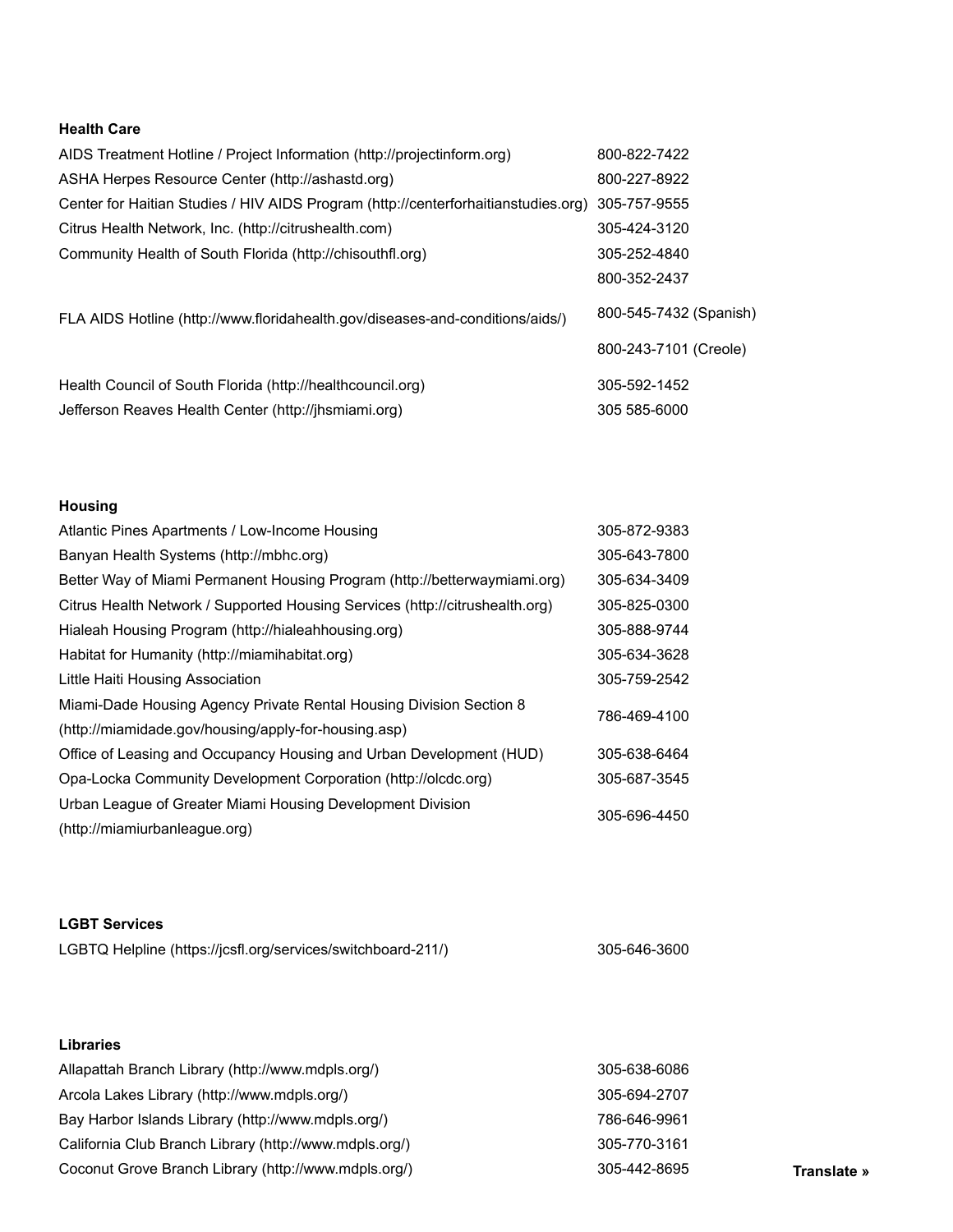Coral Gables Branch Library (http://www.mdpls.org/) 305-442-8706 Coral Reef Branch Library (http://www.mdpls.org/) 305-233-8324 Country Walk Branch Library (http://www.mdpls.org/) 786-293-4577 Culmer/Overtown Library (http://www.mdpls.org/) 305-579-5322 Doral Branch Library (http://www.mdpls.org/) 305-716-9598 Golden Glades Branch Library (http://www.mdpls.org/) 305-787-1544 Hialeah Gardens Branch Library (http://www.mdpls.org/) 305-820-8520 Hispanic Branch Library (http://www.mdpls.org/) 305-643-8574 Homestead Branch Library (http://www.mdpls.org/) 305-246-0168 Kendale Lakes Branch Library (http://www.mdpls.org/) 305-388-0326 Key Biscayne Branch Library (http://www.mdpls.org/) 305-361-6144 Lemon City Branch Library (http://www.mdpls.org/) 305-757-0662 Little River Branch Library (http://www.mdpls.org/) 305-751-8689 Miami Beach Regional Library (http://www.mdpls.org/) 305-535-4219 Miami Lakes Branch Library (http://www.mdpls.org/) 305-822-6520 Miami Springs Branch Library (http://www.mdpls.org/) 305-805-3811 Model City Branch Library (http://www.mdpls.org/) 305-636-2233 North Central Branch Library (http://www.mdpls.org/) 305-693-4541 North Dade Regional Library (http://www.mdpls.org/) 305-625-6424 Northeast Branch Library (http://www.mdpls.org/) 305-931-5512 Opa-Locka Branch Library (http://www.mdpls.org/) 305-688-1134 Palmetto Bay Branch Library (http://www.mdpls.org/) 305-232-1771 Pinecrest Branch Library (http://www.mdpls.org/) 305-668-4571 South Dade Regional Library (http://www.mdpls.org/) 305-233-8140 South Miami Branch Library (http://www.mdpls.org/) 305-667-6121 West Dade Regional Library (http://www.mdpls.org/) 305-553-1134

#### **Mental Health**

| Banyan Health System (http://mbhc.org)                                     | 305 774-3616 |
|----------------------------------------------------------------------------|--------------|
| Douglas Gardens Community Mental Health Center (http://mjhha.org)          | 305-531-5341 |
| Florida Department of Children and Families Adult Mental Health            | 305-377-5029 |
| Florida Initiative for Suicide Prevention (http://fisponline.org)          | 954-384-0344 |
| National Suicide Prevention Hotline (http://suicidepreventionlifeline.org) | 800-273-8255 |
| Alzheimer's Association (https://www.alz.org/)                             | 800-272-3900 |

#### **Social Security**

Social Security Administration (http://ssa.gov) 800-772-1213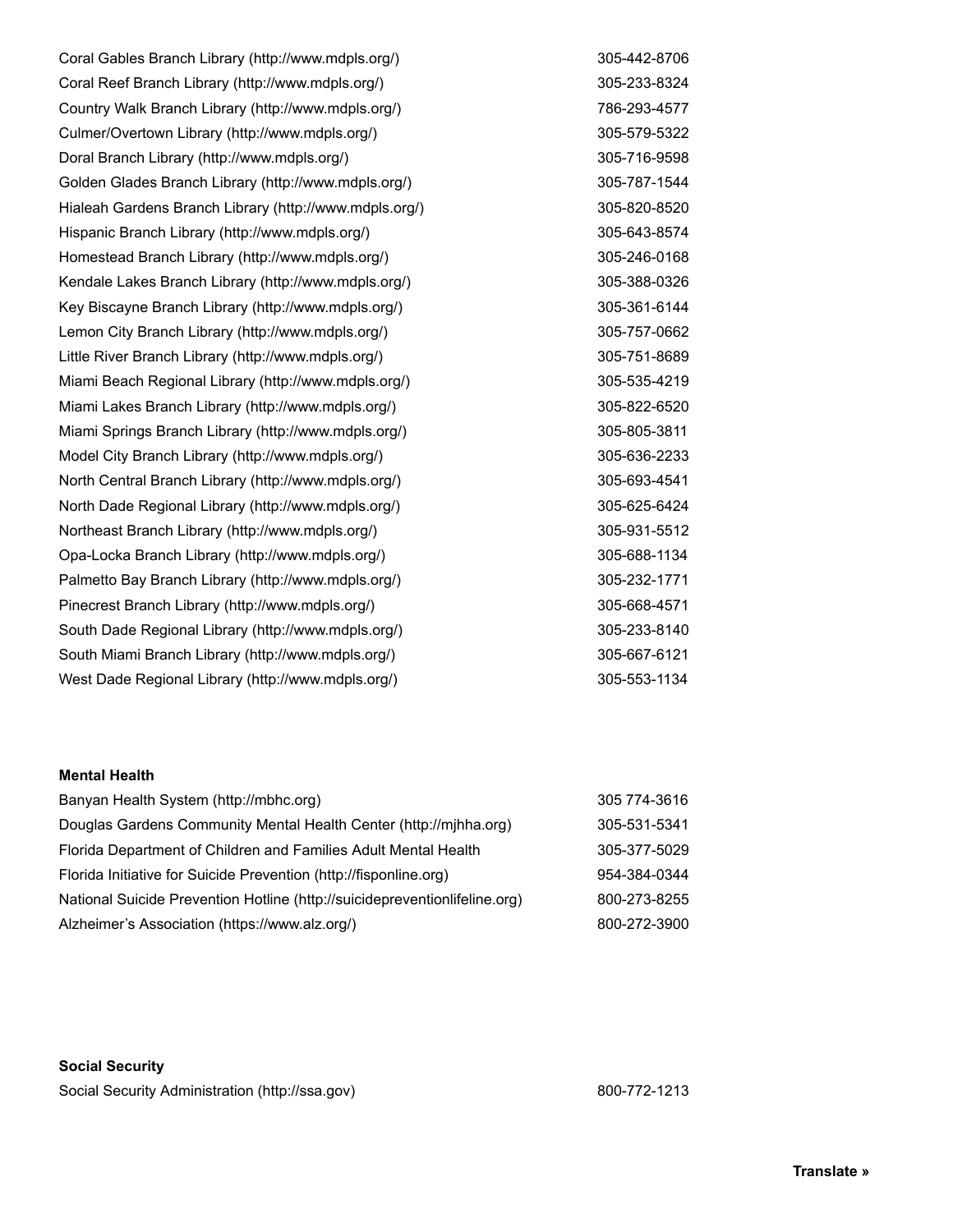#### **Spiritual Enrichment**

| Catholic Charities Parish Social Ministry (http://ccadm.org)                 | 305-754-2444 |  |
|------------------------------------------------------------------------------|--------------|--|
| Family Christian Association of America (http://fcaafamily.org)              | 305-685-4881 |  |
| Peacemaker Family Center at Trinity Church (http://peacemaker.com)           | 786-888-4673 |  |
| Sunshine Cathedral Gay and Lesbian Spiritual Service                         | 954-462-2004 |  |
| (http://sunshinecathedral.org)                                               |              |  |
| Temple Israel of Greater Miami (http://templeisrael.net)                     | 305-573-5900 |  |
| The Muslim Communities Association of South Florida (http://miamimuslim.org) | 305-624-5555 |  |
| Wat Buddharangsi of Miami (http://thaitemplemiami.com)                       | 305-245-2702 |  |

#### **Temporary Assistance**

| Florida Department of Children and Families / Economic Self-Sufficiency Unit | 866-762-2237 |
|------------------------------------------------------------------------------|--------------|
| (http://myflorida.com/accessflorida)                                         |              |

#### **Transportation**

| Action Community Center/Transportation                                       | 305-545-9298 |
|------------------------------------------------------------------------------|--------------|
| American Cancer Society / Patient Services (http://cancer.org)               | 800-227-2345 |
| Angel Flight Southeast (http://aircareall.org)                               | 800-352-4256 |
| Miami-Dade County Medicaid Metropasses (http://miamidade.gov)                | 305-637-3754 |
| Miami-Dade County Paratransit Medicaid Transportation (http://miamidade.gov) | 305-630-5300 |
| Tri-Rail (http://tri-rail.com)                                               | 800-874-7245 |

#### **Youth Development**

| Big Brothers Big Sisters of Greater Miami (http://bbbsmiami.org)  | 305-644-0066 |  |
|-------------------------------------------------------------------|--------------|--|
| Boy Scouts of America / South Florida Council (http://sfcbsa.org) | 305-364-0020 |  |
| Citrus Health Network School and Community-Based Children         | 305-825-0300 |  |
| (http://citrushealth.org)                                         |              |  |
| Girl Scout Council of Tropical Florida (http://girlscoutsfl.org)  | 305-253-4841 |  |
| Mentoring Resource Center (http://bbbsmiami.org)                  | 305-649-9352 |  |
|                                                                   |              |  |

## **CONTACT SWITCHBOARD 211**

Your initial point of contact for suicide prevention programs, information, referrals, crisis counseling and wellness services.

**CLICK HERE OR CALL 305.576.6550 >** 

(https://jcsfl.org/contact-switchboard-211/)